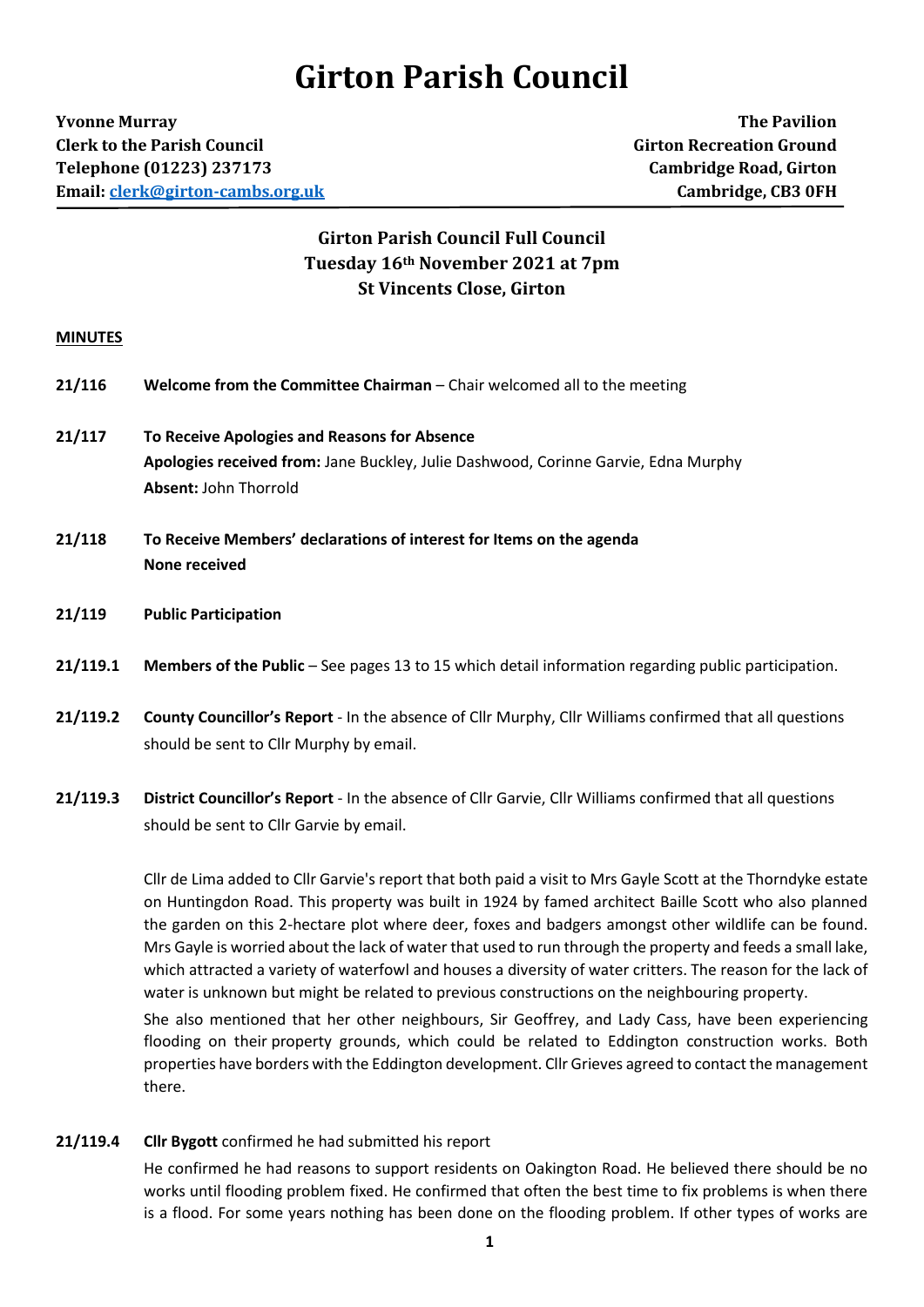allowed at the same place, then the flooding problem will be forgotten. Cllr Bygott confirmed that Fairway and Dodford lane are at risk of flooding, and it is the District Council's responsibility to solve these problems.

Cllr Bygott confirmed he had a conversation at Council last month on Oakington Road.

He also confirmed that the Metro project had been officially scrapped. Also, a brand-new transport policy was to be launched soon.

Cllr Williams confirmed that the parapet on bridge was nothing to do with flooding. He confirmed that Oakington Bridge parapet needs repairing. Cllr Williams confirmed he felt it to be nonsense. Cllr Bygott confirmed that whilst the issues are technically separate, they are both required. Cllr Williams confirmed he felt it was a serious risk, there was a big crack on both sides. Cllr Bygott confirmed he had looked at the crack and flooding was the most serious issue.

Cllr Williams confirm the Greater Cambridge Consultation has just started and believed it closed on 8<sup>th</sup> December?

Cllr de lima asked if any reasons why flooding occurred? Just asking the question. Cllr Williams asked Cllr de Lima and Cllr Bygott to talk offline.

Cllr de Lacey confirmed that flooding had been addressed, he thought successfully. He also raised the point that Cllr Bygott had said Hotel Felix issue was seen as too difficult by Council Officers and had been shelved. Cllr de Lacey said this was an accusation of gross misconduct of the officers by Cllr Bygott. Cllr de Lacey confirmed Cllr Bygott was criticizing officers. Cllr Bygott confirmed it was the political leadership of Council. Cllr Williams asked Cllr de Lacey and Cllr Bygott to talk offline if desired.

**21/119.5 Police Report** – The Clerk was instructed to remove this item from future agendas as a police report was not submitted and is unlikely to be submitted in the near future.

# **21/120 To approve Minutes of last Girton Parish Council Full Council Meeting held on Tuesday 19th October**

**[Approval]** Minutes adopted as a true record once all noted amendments in place. **[Action]** Improve Timeliness and Quality of minutes

The Clerk received written amendments to last month's minutes from Cllr Williams. Amendments were confirmed by Cllr de lacey, Cllr Cockley and Cllr Muston. A summary of the issues below:

- **Typos**
- George Thorpe was not a councillor
- Coding was incorrect
- Item 21.29/4 was not quite correct
- Issues around the Hot tub superstore sign.

The Clerk apologized for the timing and quality of the minutes and confirmed that it had been due to a significant workload to correct the issues identified last month and to quickly put together a November Full Council agenda that began to correct the known issues.

In addition, the clerk confirmed that she had read former minutes of the Council and been able to identify motions and that a councillor had complimented her Nov Agenda confirming it included clear motions and decisions. The clerk asked Councillors to think about the point they are making before they speak. If they are not clear on the point, they are making this makes any minute difficult to note.

The clerk confirmed she was looking for 10/10 for both speed of delivery and quality of the Minutes with help of council.

# **21/121 Matters arising from the Minutes (for information only)** – Not Applicable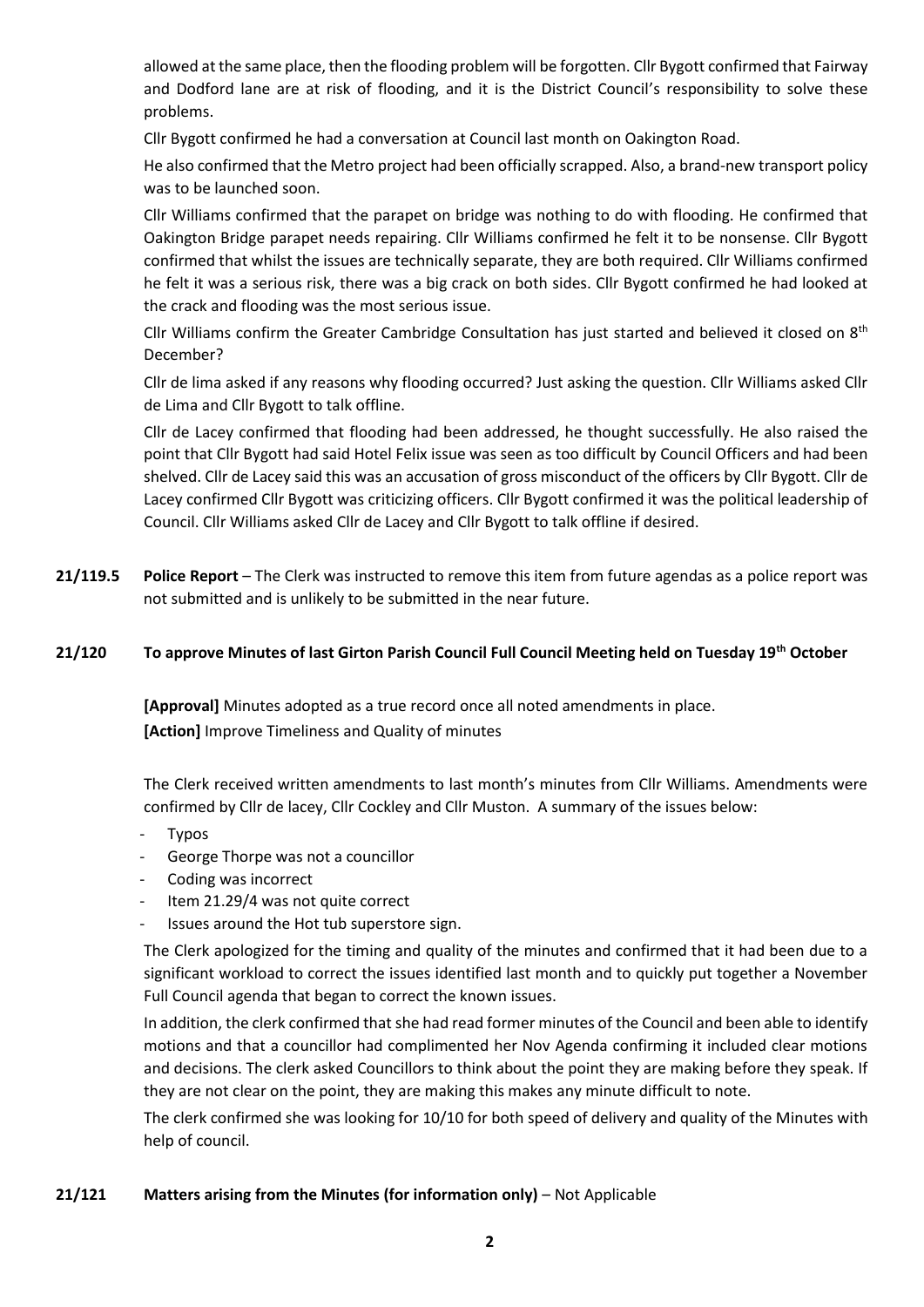# **21/122 Business items requiring a decision or consideration by Council**

#### **21/122.1 COVID Safety Measures for Council**

Council reviewed safety measures for Parish Council meetings during COVID Motion to include:

- a) Need for ventilation in meeting rooms
- b) Using ZOOM workshops for discussion to enable clearer motions to be submitted at Committee where we meet in person.
- c) Consider whether Councillors should take lateral flow tests prior to meeting
- d) Any other measures

#### Following amended motion proposed by Cllr de lacey

'That this Council, aware of the threat caused by covid-19 and the sensibilities of some who may wish to attend, will ensure that the rooms in which it holds its meetings will be as fully ventilated as possible, short only of opening more than one door to the room.

Cllr de lacey proposed amendment to confirm Council cannot discuss whether councillors can take lateral flow tests. He also felt that the motion on ventilation was too vague.

Cllr Williams and Cllr Carney asked question over whether two doors needed to be open.

Cllr Williams asked Cllr Lacey why Councillors could not be asked to take lateral flow tests before meeting. Cllr de Lacey confirmed he felt this was 'Ultra Vires.' Cllr Muston said this is a decision that councillors take. Cllr Muston confirmed that she takes Lateral flow tests, and it was a question of us being sensible. Cllr de lacey said we had no right to do as a council as confirmed under Local Councils Act of 1988 (he thought). Cllr de Lacey confirmed Councils can only work as per rights given to them. We cannot oblige an individual to take any action. Cllr Williams responded that we could ask. Cllr de lacey confirmed motions should have actions not suggestions. Cllr de lacey asked for a Councillor decision on amended motion.

Cllr Williams asked the Clerk if she had any advice to give Council? Clerk stated she could only give giving input from Histon and Impington and that was they suggested that Lateral Flow tests could be useful to safeguard councillors. Cllr de lima asked if council provide lateral flow. Cllr Williams could obtain free from chemists. Cllr Cockley suggest councillors do as per Histon & Impington.

**[Action] Cllr Williams confirmed the issue of Lateral flow tests would be omitted from motion but asked clerk to send a communication about their use to all councillors at some future point?**

**[Approval] Cllr de lacey proposed acceptance of amended motion to remove mention of Lateral Flow tests approved.** 

**[Approval] Cllr de lacey proposed approval of the amended motion on ventilation which was also approved.**

# **21/122.2 Decision on Chair & Vice-Chair of Finance & Resource Management Committee** Cllr Williams confirmed that Cllr Muston had agreed to chair the Finance & Resource Management Committee.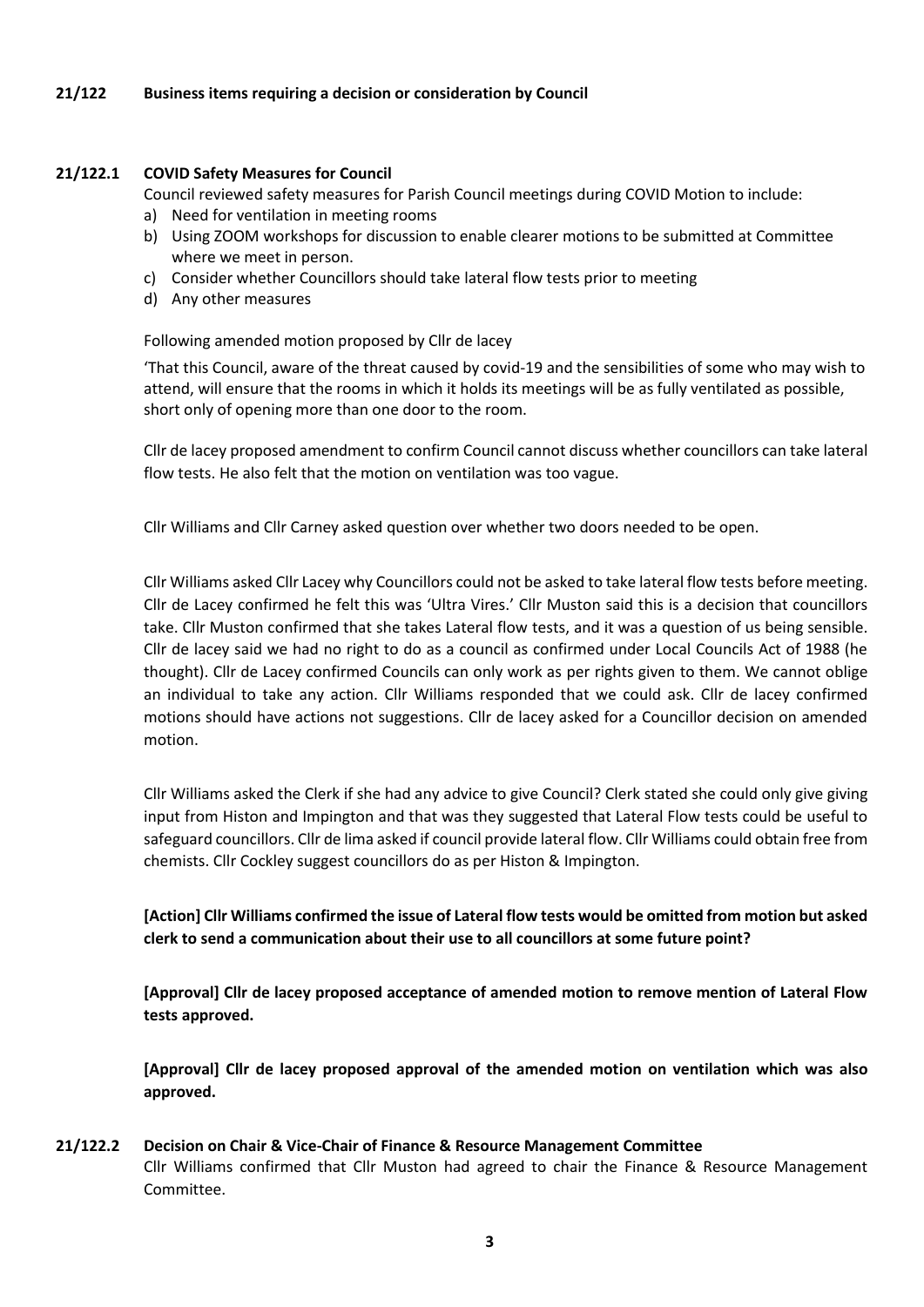# **[Action] Cllr Muston proposed as Chair and approved. Cllr Muston accepted and asked Council to bear with her as she has a lot to learn.**

Cllr Williams asked Council if anyone wished to be Vice Chair. Vice Chair position remains open.

# **21/122.3 Temporary Office Accommodation**

The motion is to terminate lease on Cotton Hall and revert to use of Pavilion office ensuring that suitable cleaning of the Pavilion office takes place.

# **[Motion proposed]**

Cllr Williams directed council to a supporting document provided by the clerk.

Cllr de lacey asked for confirmation this was short-term, and Council may need to look elsewhere when the pavilion was being refurbished. Cllr Williams confirmed it may be possible to operate from Pavilion, switching location as building phases took place. It was suggested that St Vincent's office may be more useful than Cotton Hall. Cllr Carney asked if St Vincent's close could allow access if needed when pavilion refurbishment took place

**[Action] Cllr Cockley requested the Clerk to write to St Vincent's Close administrator.** 

# *[Motion Approved]*

# **21/122.4 Improvements of Operational efficiency & Governance [Papers included]**

Approval is requested to undertake the following measures to improve operational efficiency and governance as a priority to ensure that Finance and key person risk are addressed as a priority as below:

a) Approve as a priority use of Streets Accountants and Cottenham Computers as known suppliers to allow new Clerk & Assistant to the Clerk to have tools they need to provide operational and financial support to the council

Cllr Williams asked the clerk to clarify the motion. The Clerk confirmed that it was to approve the use of Streets and Cottenham Computers (known suppliers) without the need for three quotes for an interim period whilst issues highlighted in her report in October Full Council. Cllr Cockley asked if she could make a comment on IT support. Cllr Williams confirmed that was dealt with in a later motion.

# *[Motion proposed]*

Cllr de lacey confirmed whilst that was fine in short term, as most Government departments know. 'This should be for a limited period for a year' and requested that the motion should include this sentence. Cllr Williams confirmed this proposal was only to be in place whilst known issues were resolved. Sentence added to the motion as requested.

# *[Revised Motion Approved]*

- b) Approve support of Streets Accountants in line with and in order of their submitted scope of work to ensure AGAR and VAT claim are submitted on time next year
- c) Cllr Williams confirmed that there was no need for a decision on c) as it was included in the decision made under point b).
- d) Motion: Delegate choice of accounting software to clerk who is also acting RFO, Council Chair and Finance & Resource Management Chair. This is required as a priority due to cession of our version of Quickbooks and to resolve issues around Finance as soon as possible.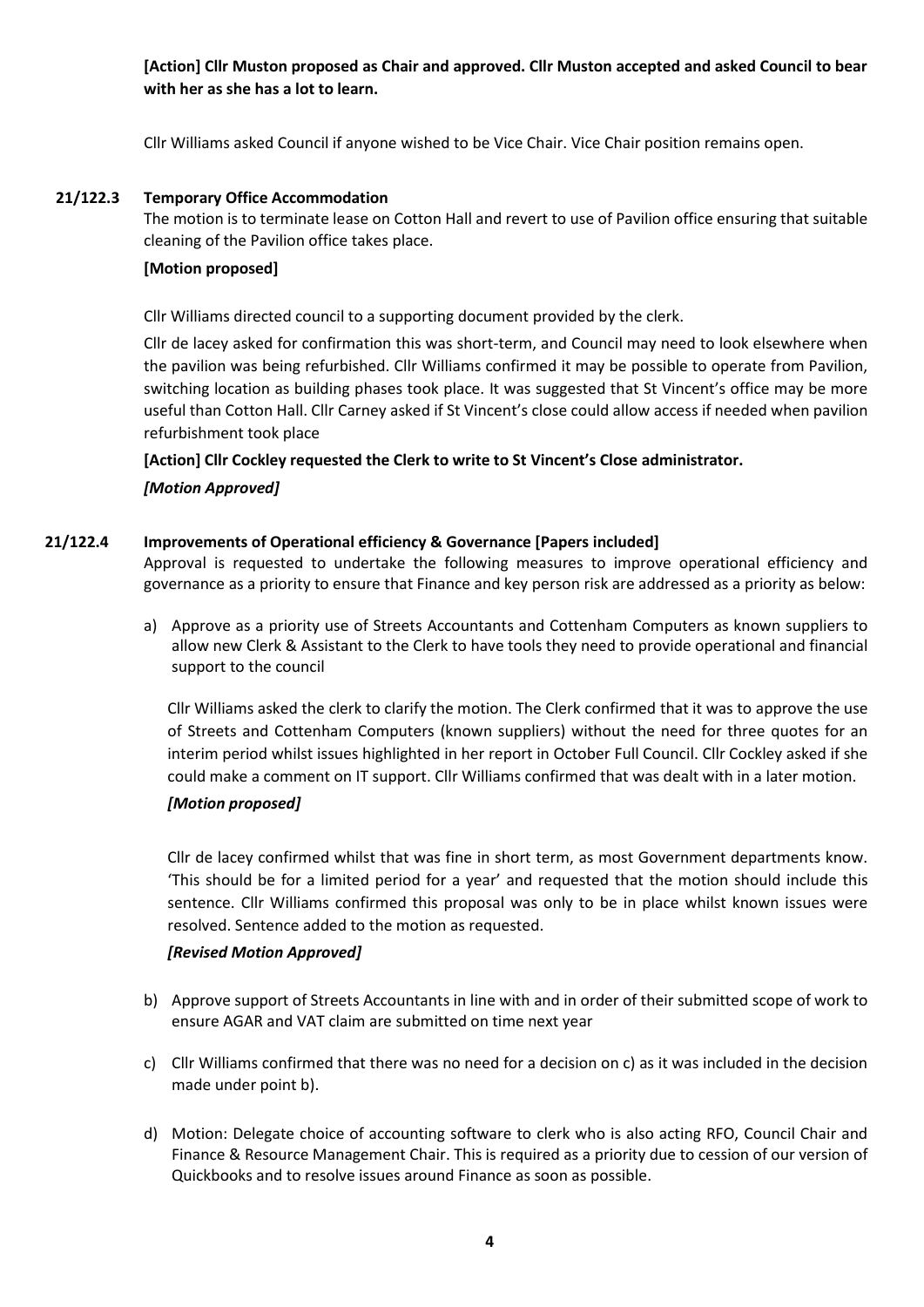Cllr Williams confirmed new accounting software is required to improve management of Council finances. Cllr Williams confirmed switch is required now due to the cessation of the version of QuickBooks we currently use.

# *[Motion proposed] [Motion Approved]*

e) Approve purchase of 2 x laptops from Cottenham Computers at a cost of approximately £504.75 each for Clerk & Assistant Clerk.

Cllr Williams introduced the motion and confirmed he was surprised that laptops were not procured last time that hardware was replaced.

# *[Motion proposed]*

Cllr Carney asked if Cottenham computers would provide a complete service of supply and support. The clerk confirmed this was the case.

# **[Action] Cllr Carney asked if the Clerk could obtain the price of similar laptops on the open market, so we had this on record. The clerk confirmed she would do so.**

Cllr de lima confirmed he had experienced some display issues on his HP laptop. Noted by the clerk. Cllr de lacey was concerned that there was nothing noted about risk mitigation primarily around backups. Cllr de lacey confirmed there could be a need for additional back-ups on external drives. Cllr Williams confirmed this had not been done.

**[Action]** Cllr de lacey asked for back-up process to be built into the process by Cottenham Computers and Office team. The Clerk will investigate the workings of this and ensure that the risk mitigation process is documented and transparent.

# **[Motion Approved]**

**f)** Approve purchase of 2 x MS365 Business licences at a cost of £9.40+VAT per user per month.

Cllr Williams explained the motion and asked Council to support the use of MS365.

# **[Motion proposed]**

Cllr de lima asked if this would allow the use of Sharepoint and Teams. Clerk confirmed this was the case and that the intent was to bring a request to December Full Council to approve the issues of MS365 Basic licences for all Girton Councillors to allow to policies and information with robust privileges e.g., Read-only on a near real-time basis.

# **[Motion approved]**

- g) Approve installation of above software to 2 x laptops to allow easier and quicker collaboration, removal of keyman risk
- h) Approve replace of Hard drive with Solid state drive to improve speed and reliability of 1 x existing Parish Council laptop at a cost of £130+VAT. This will be used by the Groundsman to improve Council communication and **[Motion proposed]**

Cllr de lacey felt he needed to speak to Cottenham Computers about necessity and benefits of replacing the current drive with an SSD drive. The clerk explained that Cottenham Computers were replacing these drives at the rate of two customers a week. She also confirmed that Cottenham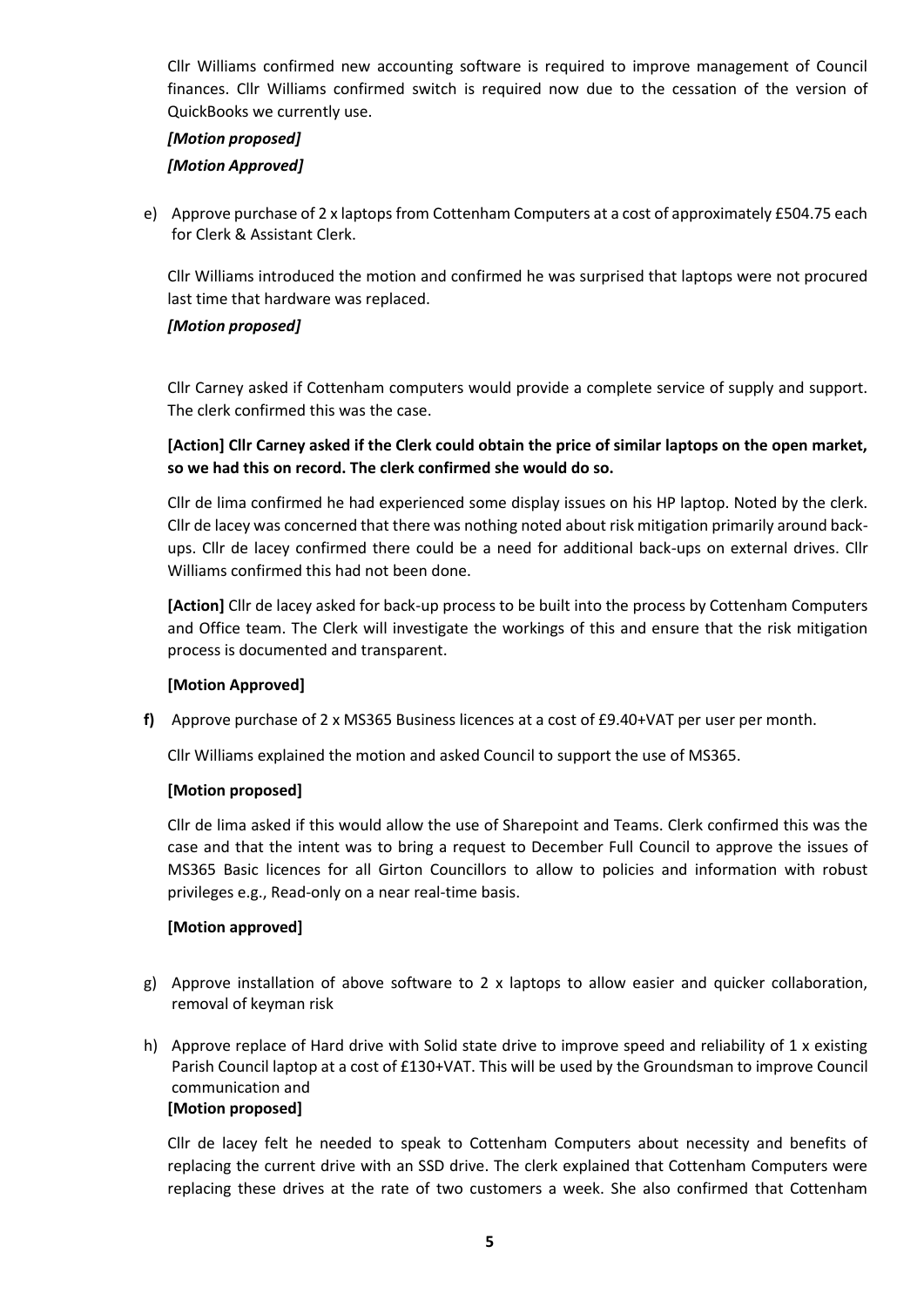Computers had attended at her home to grant access to Onedrive on the existing laptop owned by Girton Parish Council and had been unable to do so.

# **[Action] Cllr de lacey confirmed he needed more evidence and would like to speak to Cottenham Computers. The Clerk confirmed that she would ask Cottenham Computers to call Cllr de lacey.**

Cllr Carney asked if an imminent problem for our Groundsman was that he could not access the laptop. The clerk confirmed that as a new Office team we wished to improve communication routes for the Groundsman to allow better support for our REC users of which our Groundsman is a primary contact and important ambassador for the Council. Cllr Carney confirmed that response seems reasonable.

Cllr Williams confirmed that any use of the existing laptop would only be effective if it were updated. He would ask Councillors to vote with no dependence on the discussion between Cllr de lacey and Cottenham Computers.

# **[Motion Approved]**

# **21/122.5 Staff Support & Equipment**

- a) Approve up to £20 per month is paid to Groundsman for use of his mobile phone for business calls and emails to improve communication and support of Assistant Clerk and Sports teams using Girton Recreation Ground
- b) Delegate to Clerk, Chairman and Chair of Finance & Resource Management to approve one of three quotes to allow Telephone & Broadband to be reconnected at Girton Pavilion with the aim of no break in service during refurbishment of the building.

The Clerk asked if Council could take a) & b) together given that the Assistant Clerk had prioritized obtaining quotes for this important priority. The Assistant clerk than gave details of all three quotes obtained. She confirmed Staff recommendation was BT quote, currently subject to a Black Friday deal saving £1,239 over 12 months from original price. In addition, council able to purchase an EE Sim card at £10 per month to support the Groundsman's need for a mobile phone. Details of these three quotes will be provided in a separate paper. Summary benefits of BT below

- BT £28.50 for duration of 24 months. Black Friday offer
- All phone calls, landlines, mobiles + EE Sim card at £10 per month
- Groundsman to keep current number
- Supported by Expert Installation
- Cordless telephone supplied for free at cost of £75.00
- Only available for Black Friday
- £1,239 savings over 12 months
- We may be able to retain previous Parish Council number
- BT standing by to install early next week to allow our Parish Office to get up and running

Cllr Williams questioned why Girton Parish Council had previous quarterly bills of £700. No explanation available as this was prior to existing Clerk's tenure of the post. Cllr de lima asked for speed of broadband? Assistant Clerk confirmed 33 to 43 MB. Cllr Williams asked if BT was happy to do business with Girton Parish Council and Assistant Clerk confirmed that there appeared to be no problem with this. Cllr Williams confirmed that previous bill with BT was finally settled

Council asked to approve BT as the contractor for telephone and broadband as BT

# **[Motion proposed]**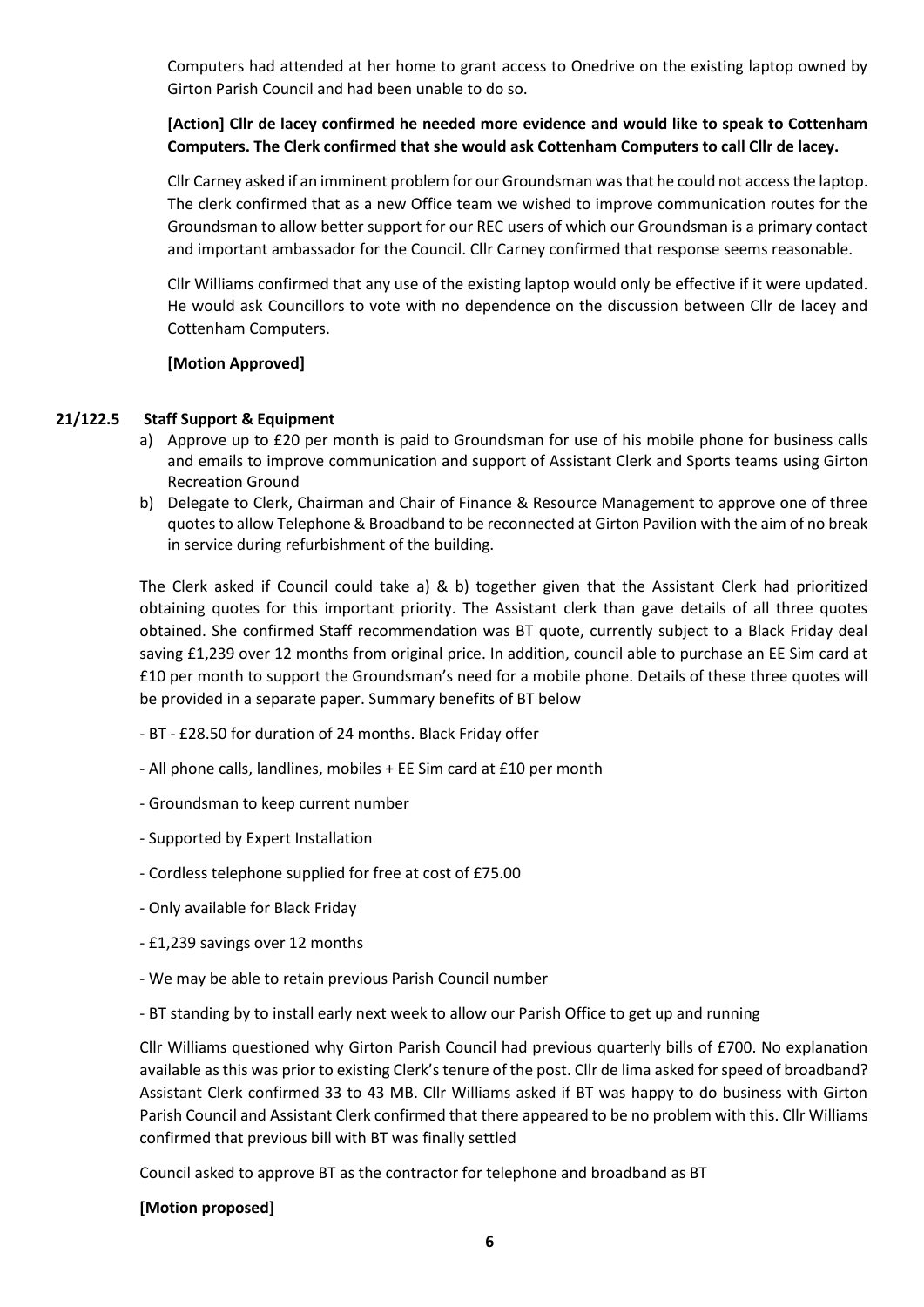Cllr de lacey confirmed that the Groundsman was given a phone some years ago by Council and we should check if he still had ownership Chris was given a phone. The Assistant Clerk confirmed he had the phone, and all was required was the SIM Card.

# **[Action] Cllr Williams confirmed that at some point we may wish to provide our Groundsman with a more modern phone at some point.**

The motion was approved, and the Assistant Clerk was thanked by Clerk and Chairman for speedy and comprehensive quotes allowing the Council to get back up and running in the Parish Office as a priority.

# **[Motion Approved**

- c) Delegate to the Clerk, Chairman, Chair of Finance & Resource Management and Chair of HR the ability to include in December 2021 staff wages any additional payment that is due to incorrect hours being communicated to our Payroll team at Coles.
- d) Delegate to Clerk, Chair, Vice-Chair and Chair of Finance & Resource Management the ability to accept one of three quotes for shredding of documents that can be disposed of prior to Pavilion refurbishment.
- e) Cllr Williams confirmed there was no need for a decision on shredding as it was not a significant sum.
- f) Request approval for the purchase of an additional Defibrillator.

Cllr Williams confirmed the original action had been to move the defibrillator from Pavilion to Cotton Hall but on reflection that does not make sense as Defibrillator should be readily available. Cllr Williams then considered moving the defibrillator around the corner to sports field not the road. A cost for a new one at Cotton Hall is estimated at £1,050 plus VAT. Cllr Williams confirmed he had looked at several suppliers and the quotes is similar. Approval was requested to agree purchase of a defibrillator at Cotton Hall.

# **[Motion proposed]**

Cllr Cockley suggested that the second defibrillator might be at the other end of the village. Analysis would likely prove that the devices were rarely used. Could Council think about locating one at Wellbrook end of village or revamping Telephone Box at Girton Corner as the Art gallery plan has died?

Cllr Cockley asked whether Council should ask Emergency services about benefits of having 2 x defib in such close proximately. What is the value? If we move to other side of the building people will not be aware. In fact, they may not be aware anyway. Cllr Carney suggested that whether people were aware was a quite different 'thing'. Apparently, WCCC does not have a defibrillator as Cllr Williams believes GTC declined to install.

At that point Cllr de lacey raised a point of order confirming that Councillors should put up their hand and wait for the Chair to ask them to speak.

# **[Action] The Assistant Clerk suggested that there should be a sign at Cotton Hall confirming the location of the defibrillator and Cllr Carney suggested that the position of the defibrillator should be on the Cotton Hall hire form. The Clerk will follow up on these points**

Cllr de lacey confirmed that it would be courteous to speak to Ambulance service as they supplied the defib on the pavilion. Cllr Williams confirmed said No, it was paid for by Girton Parish Council.

Cllr Williams suggested the motion would be binned for the moment.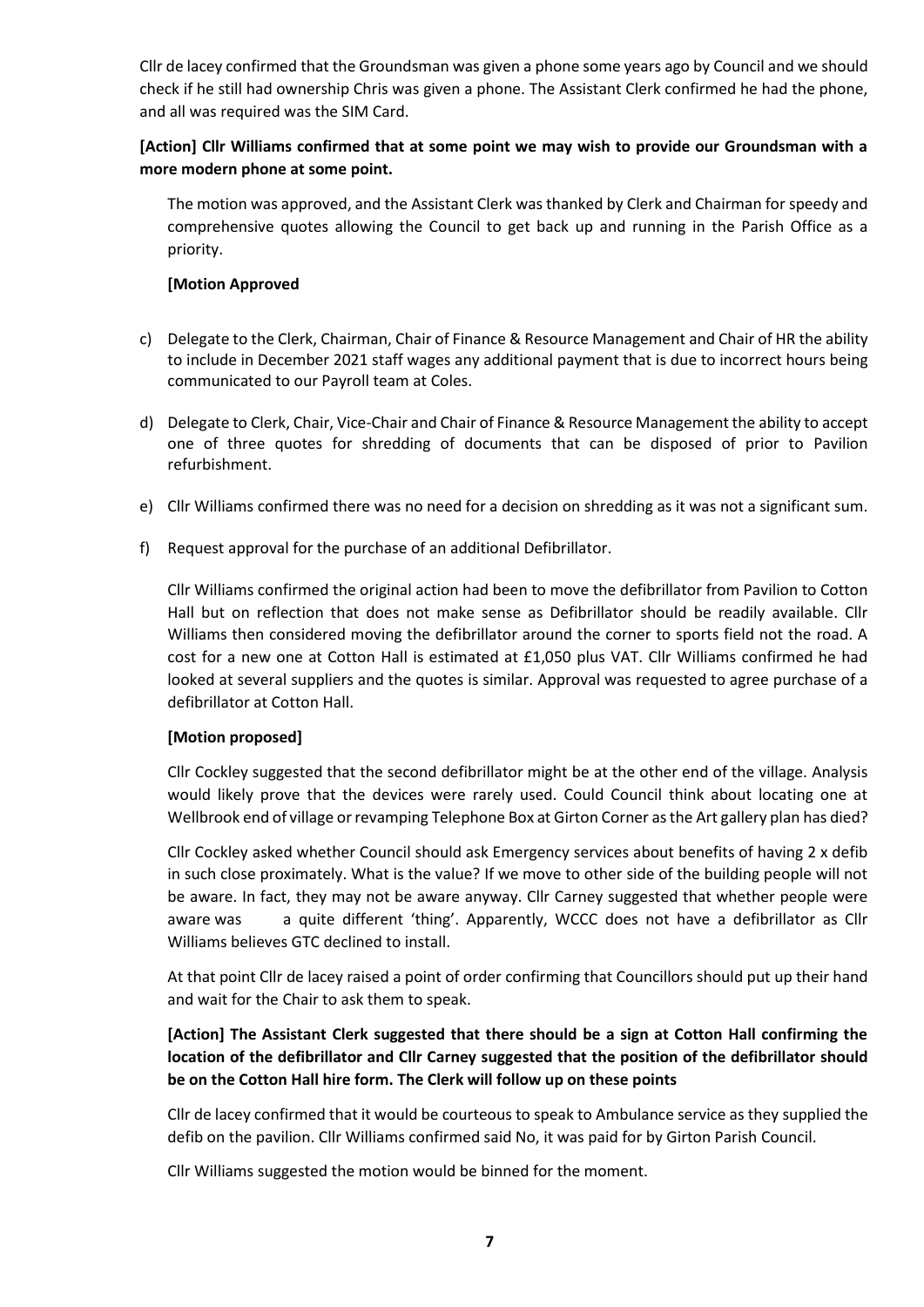**[Action] Revised Motion - Cllr Williams them removed the motion and replaced with new motion confirming that Council would investigate cost of revamping the old phone box at Girton Corner and install defibrillator**

**[Action] Cllr de lacey suggested that the Pavilion defibrillator may not be moved due to need for lighting and power. A variety of points were discussed before position was chosen. Cllr Williams believed it could be moved with no problem. The Clerk will check this out further.**

#### **[Revised Motion proposed]**

Cllr Godby confirmed Abbeyfield do not have a defibrillator.

#### **[Revised Motion approved]**

g) Request approval for Yvonne Murray as clerk to take on the additional role of Responsible Financial Officer (RFO) for Girton Parish Council. This will add an additional 5 hours per week to working hours to be paid at same pay rate as clerk.

Cllr Williams explained the motion. to add the position of RFO to the clerk role from the moment of approval and to add 5 hours to the Clerk's job description.

#### **[Motion Proposed & approved]**

# **21/122.6 Girton Parish Council Policy & Guidelines**

- a) Request approval to modify Girton Parish Council Financial Regulations to correctly refer to our new process of on-line banking [Papers attached]
- b) Approval formation of a Task and Finish Group to review Parish Council Standing Orders and all policies.
- *Note: The Scheme of delegation sets the Councils agreed duties which are delegated to the Councils Officers.*

*This is largely to allow operations and urgent decisions to be made by delegating to Clerk, Chairman and either Committee Chair or vice-chair.*

Cllr Williams explained the motion and then Cllr de lacey confirmed that any changes to Standing Order must be proposed and then immediately deferred to next meeting. He explained that Financial Regs are part of Standing Orders Cllr Williams then nominated a Task and Finish Group be formed to review Standing Orders and Policies.

# **[Motion proposed]**

Cllr de lacey then confirmed that Standing Order model must be in place, it is not for any Parish Council to start from a blank sheet.

# **[Motion approved]**

Volunteers for the Task & Finish Group Cllrs Cockley, Muston, Williams and de lacey when his time allows.

# **21/122.7 Tree Survey**

a) Delegate to the Clerk, Council Chairman and Environment Chair the ability to approve one of three quotes to recruit a company to undertake a tree survey on behalf of Girton Parish Council. The last Tree survey was held approximately 3 years ago.

Cllr Williams explained the motion.

#### **[Motion proposed]**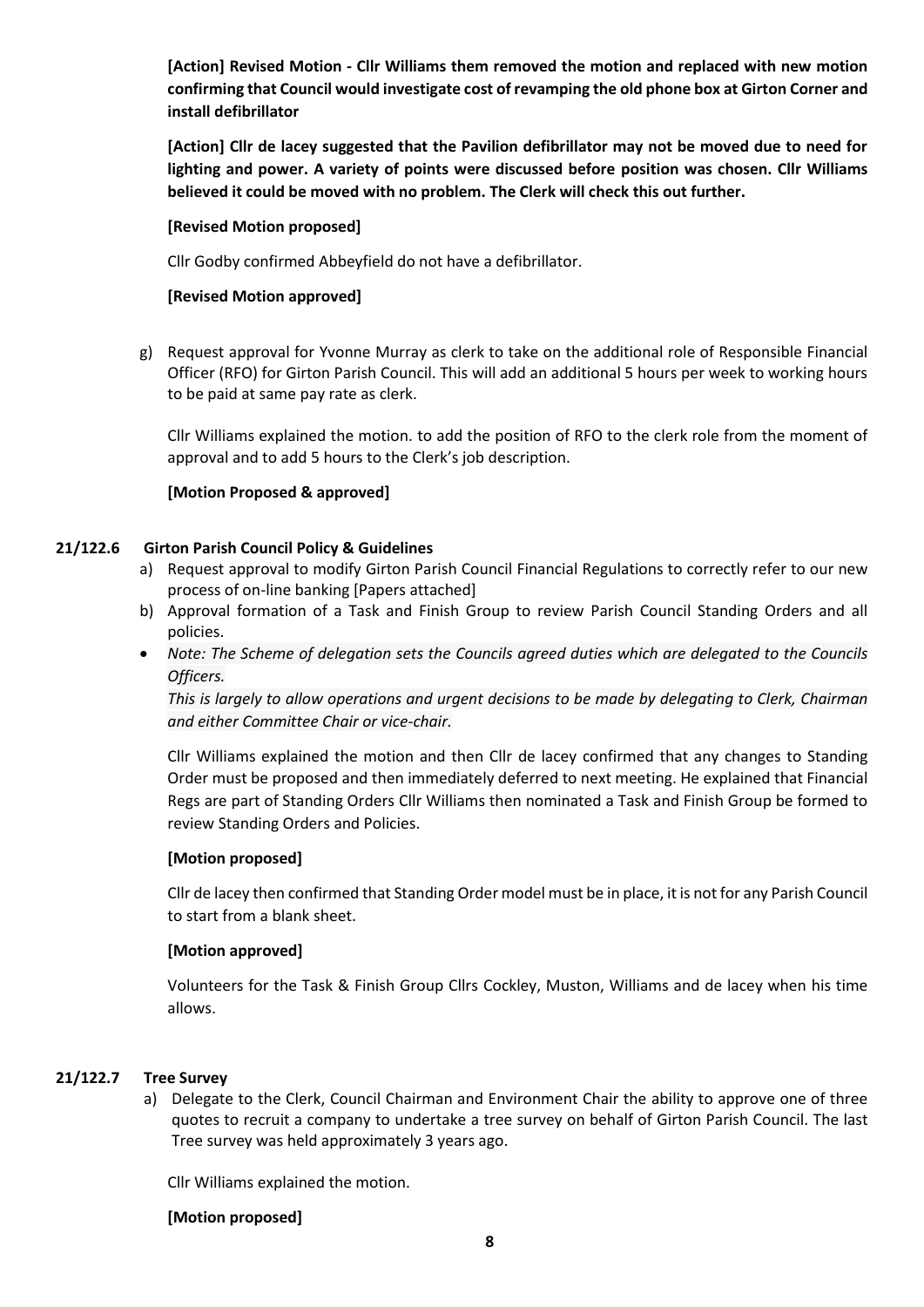Cllr Griffin confirmed a Tree Survey had had not been completed in over 10 years. Cllr Williams said that was not the case. Cllr Griffin said he had raised it in his first year on Parish Council and had been assured by the previous clerk that it was done likely five years before Cllr Griffin joining.

Cllr Williams confirmed that Del Cole was last man to do it but that was academic

Cllr Griffin confirmed that a tree survey should be completed every 2/3 years. He confirmed getting three quotes would be difficult. Cllr Griffin only knew of one person as every single tree has a TPO. Cllr Griffin confirmed we were only responsible for the trees on the land owned by Girton Parish Council. There was not a requirement for every single tree in Girton to be surveyed by the Parish Council. There was little/no information to confirm all trees owned by the Parish Council. He believed that the last survey may have been done by a Former South Cambs or County Tree officer. There was discussion around 10% being added to bill.

Cllr Griffin confirmed was the importance was not to get three quotes for tree survey, it was the three quotes for work to be done post tree survey by Tree surgeon.

Cllr de lacey confirmed that Acacia Tree Survey had produced very through document, and this may be in the Council archives. Acacia may have kept a record themselves about which trees were surveyed.

The Assistant Clerk confirmed that she had been asked the clerk to follow up with Rachel Edwards of treesurveys.co.uk to follow up to request a quote beginning with known Parish Council land – Recreation ground + 10-acre field. More land to add.

Cllr de lima confirmed he would like to participate in this process.

Cllr Griffin confirmed he was Tree Warden but would be happy for Cllr de lima to support him in that. Cllr de lima confirmed he would be taking possession of six fruit trees. Cllr Griffin confirmed he had a map with every single tree in the village from Cambridgeshire County Council in hard copy. Cllr de lima confirmed he had maps.

**[Motion to delegate responsibility proposed and approved]**

# **21/122.8 FOR INFORMATION**

- a) Oakington Bridge responses to be reviewed in December Full Council
- b) Girton Colts Tuck shop to re-start at the Pavilion. Date to be confirmed

The Assistant Clerk confirmed that the Girton Colts Tuck Shop would restart in the pavilion from this Saturday 20 November. Following a conversation with Andrew Hawkes she would now be Tuck Shop manager and would be working with Andrew to find a place to store things.

- c) Volunteer Sia Maleknasri to assist clerk with creation of detailed Asset Register.
- d) Girton PC to formulate response to Greater Cambridge Local Plan (DDELACEY)

**[Action]** Cllr William confirmed that Cllr de lacey Response to Greater Cambridge Local Plan. Cllr Williams confirmed that an extraordinary meeting was to be called ahead of the consultation end date which was 16 December. The meeting would be to review our response to Greater Cambridge Travel Plan. There was no mention of Girton in the Plan

- e) Timing for next Pavilion TFG to be considered
- **f)** Christmas Fund-raising for Pavilion refurbishment to be considered.

A pavilion Task and Finish Group meeting will be scheduled on 24th November via ZOOM. Fundraising will be included on the agenda.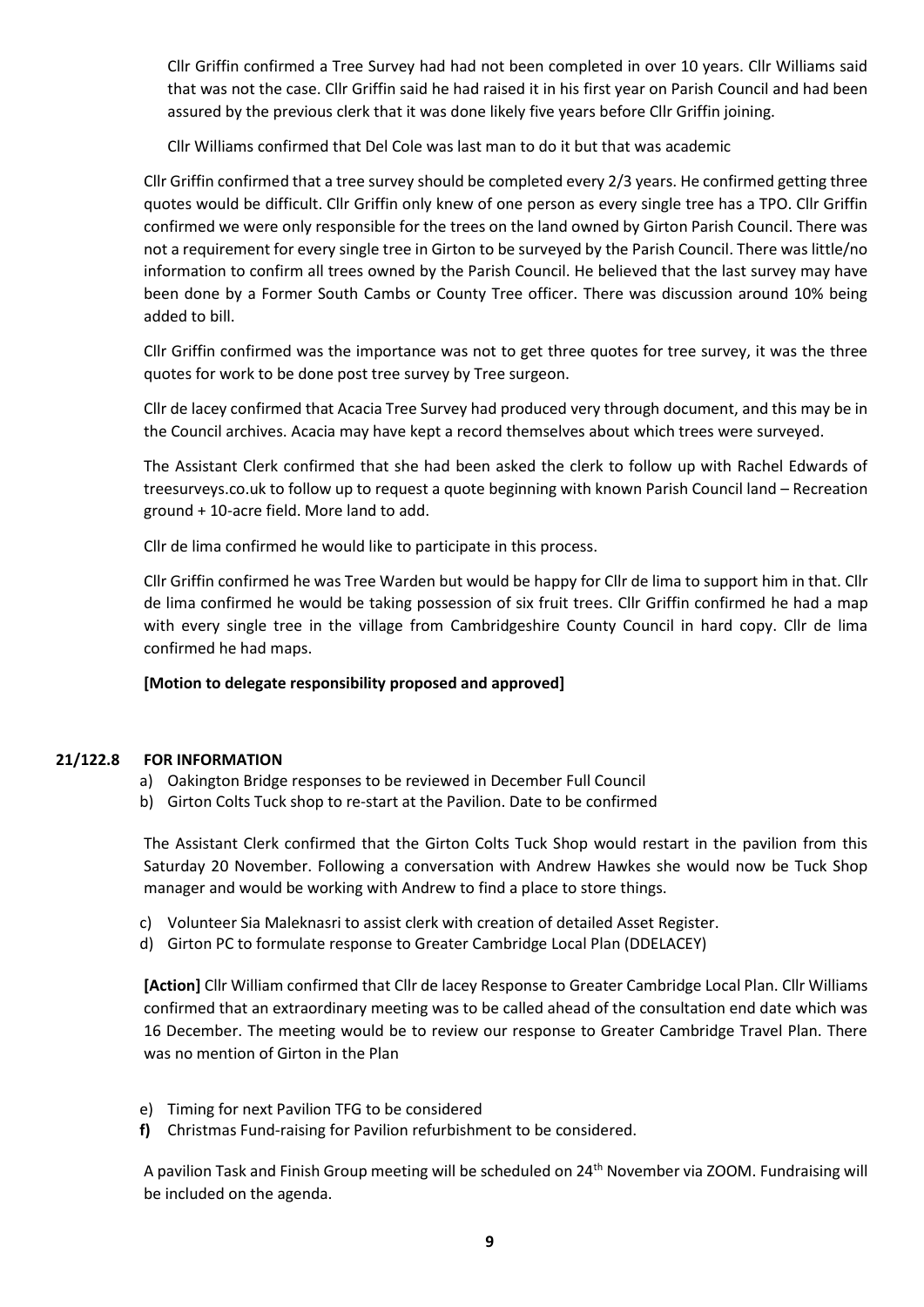## **21/123 Finance & Resource Management**

- a) To approve Payments Schedule for the past month in line with Scheme of Delegation approved in Full Council meeting of
- **b)** To note any significant variance from usual levels of month income/expenditure

Payments Schedule was not available as financial issues were still being reviewed. The Clerk expected to forward to Councillors next week. Delegation put in place in October Full Council is still in place.

#### **21/124 Correspondence (to be received)**

Cllr Muston confirmed she needed more history around the Bowls Club issues to support all three parties meeting as discussed earlier. More clarity is needed especially in her new role of Finance Chair.

Cllr Williams confirmed the meeting of three parties would be arranged by Girton Parish Council once the Bowls Club had provided their business case including cost of their required facilities.

Cllr Muston confirmed she had been to WCCC and there was conflicting information. She confirmed everybody needs to meet. Cllr Muston believes proposals have been given by Girton Town Charity to Bowls Club, but she needed to know more details. She was puzzled why parties were not talking.

#### **21/125 To Receive Reports**

- **21/125.1** Chairman's Report attached
- **21/125.2** Clerk's Report attached

The Clerk welcomed Angie Vidler, our new Assistant Clerk and Thanked her for hitting the ground running. She confirmed that tonight's agenda reflected a significant and prioritized chunk of work that had been completed since October's Full Council. Cllr Williams Thanked the Clerk for making such a great start. He remarked Mountains had been moved. The Clerk responded we need to address the Typos!

- **21/125.3** Girton Town Charity Report attached Cllr Williams confirmed that any comments or questions should be emailed to Town Charity
- **21/125.4** Girton Youth Project Report not available, see comment from Girton Town Charity

Cllr Williams confirmed that the Youth Charity report was to be removed from the agenda going forward. Information on the Youth Charity will be included in the GTC report.

**21/125.5** Footpath Officer's Report – attached

Cllr Carney confirmed there were two immediate suggestions that Council needed to address as soon as possible

**[Action]** Cllr Cockley remarked the hole over the bridge on the south side of the bridge. Cllr Carney confirmed there are two holes, one that would take his entire foot and the other that if he put his foot in it would disappear. Cllr Williams confirmed that he believed a report/complaint had been received from resident. There is a definite trip hazard. Could Work to be included within County works? No one is aware how far up that section of footpath can link to area with Weavers fields.

Can we confirm the Highways officer contact to ask if they can seal the holds? Clerk to follow up on Highways Officer contact for Cllr Carney.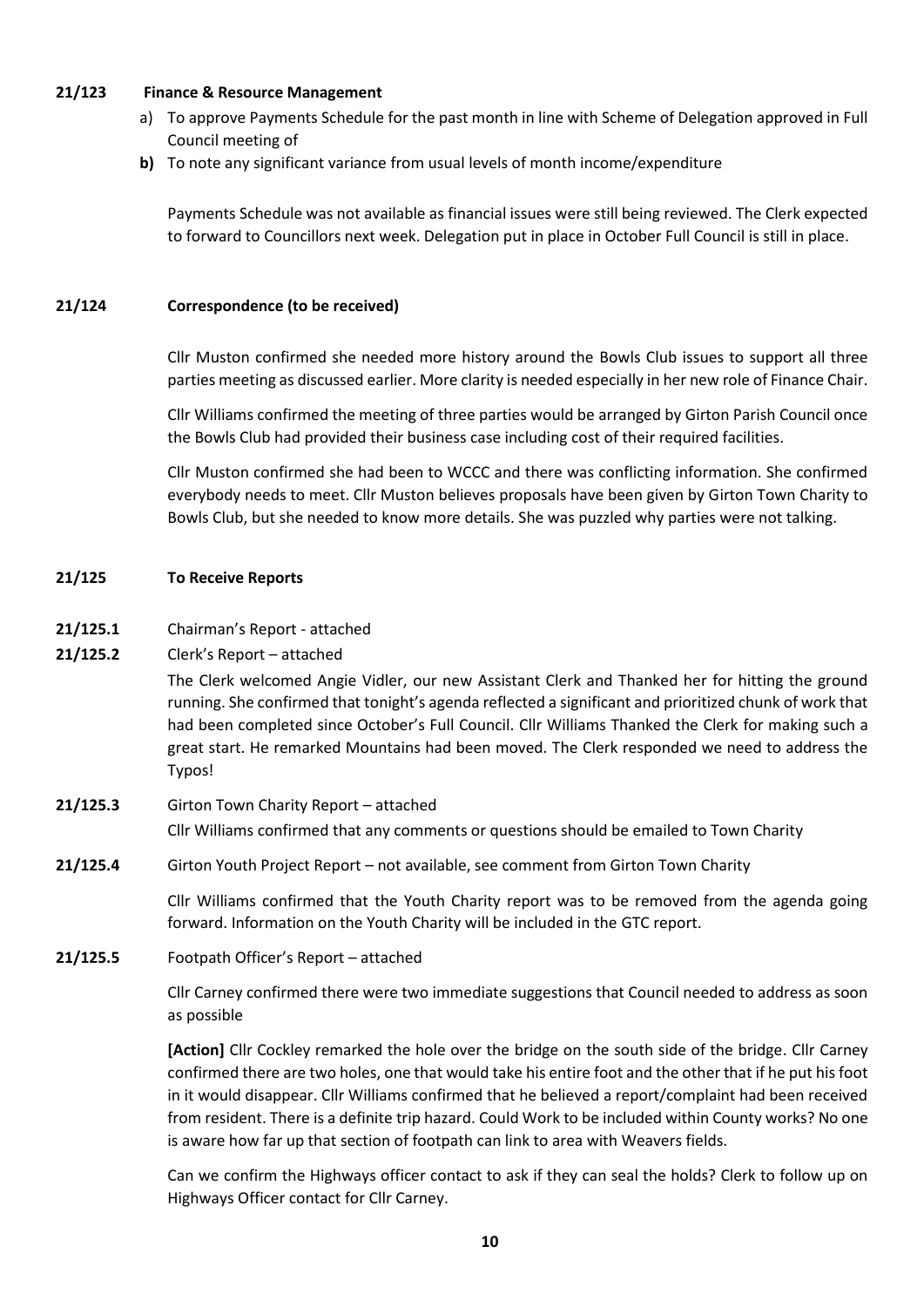Cllr Williams confirmed there has been a 'hoo haa' with owners of the land. Highways were to take action along the length of the footpath but did not agreement from the owner. Cllr Kettle had spoken with our previous County Councillor and apparently the land belongs to St Johns college.

**[Action]** Cllr Carney confirmed the footpath between Girton College and land belonging to St Johns is going to flood and is barely passable. Cllr Carney to follow up with Cllr Murphy.

- **21/125.6** Water Management Report attached Cllr Rodger confirmed there was nothing to add
- **21/125.7** Kiosk Plans Report not available

Cllr Williams confirmed that there was no Kiosk Plan Report. He explained that this was to turn the kiosk at Girton Corner into an Art Gallery. The project had died a death and he asked the clerk to remove it from the agenda going forward.

# **21/126 Items which Council need to discuss at next meeting**

# Queen's Green Canopy

Operation London Bridge – Cllr Williams confirmed there had been an email from our Rector about obtaining a Book of Condolences should our monarch not be with us. Cllr Williams had identified a nice book for approximately £300.

Sport & Rec Users Meeting – Cllr Cockley confirmed there was a need to regroup with Sport & Rec, especially now our Assistant Clerk is on board. Our Assistant Clerk is to meet users individually. Cllr Cockley is aware of need for budgeting. Cllr de lima would be keen to participate in the Sport & Rec Committee. The Assistant Clerk confirmed that the best timing for a Sport & Rec meeting would be January

Local Nature Recovery Plan – Cllr de lima would like to discuss local nature recovery plan as an upgrading to Rewilding plan. He had talked about the plan with Pippa Heyling. He would like to provide a short presentation on next steps at Dec Full Council. Cllr Williams confirmed that item would be a great addition to the agenda. Cllr de Lima would like to include an article on the plan in GPN. The Clerk is to introduce Cllr de Lima to Rob Neal, editor of GPN

Cllr Carney raised need to investigate parking at High Street/Camb Road near former language school. Cllr Williams to ask Cllr Murphy to set up a meeting with the principal. Cllr de lima confirmed there was similar problems at Thornton Road. Cllr Godby confirmed that there had been some improvement near the language school with cars moving slightly back from the corner.

Cllr Carney asked about who was responsible for dog bins in the village. The dog bin near the allotment had fallen on floor. Cllr Williams to confirm if contractor or Chris.

Cllr de lima confirmed he would be in possession of six free trees to be received by 6 Dec. A location for one of the trees already has a home. Cllr Williams asked Cllr de lima to bring proposals to next Full Council.

Cllr Carney raised an IT issue that had come up as part of his CAPALC training. Emails should have specific parish council and should be actioned as soon as possible. Cllr Williams confirmed the Clerk had that item in hand. The clerk stressed the importance of this item, and the intent was to bring this item to the next Full Council. Improving the web addresses using a.gov.uk domain plus the acquisition of MS365 licences for all Councillors

[Action] Cllr Kettle asked about progress with the quote to repair playground equipment. Cllr Rodger confirmed that progress was slow and there was no immediately identifiable supplier to give a third quote. Cllr Williams confirmed he would trawl the web.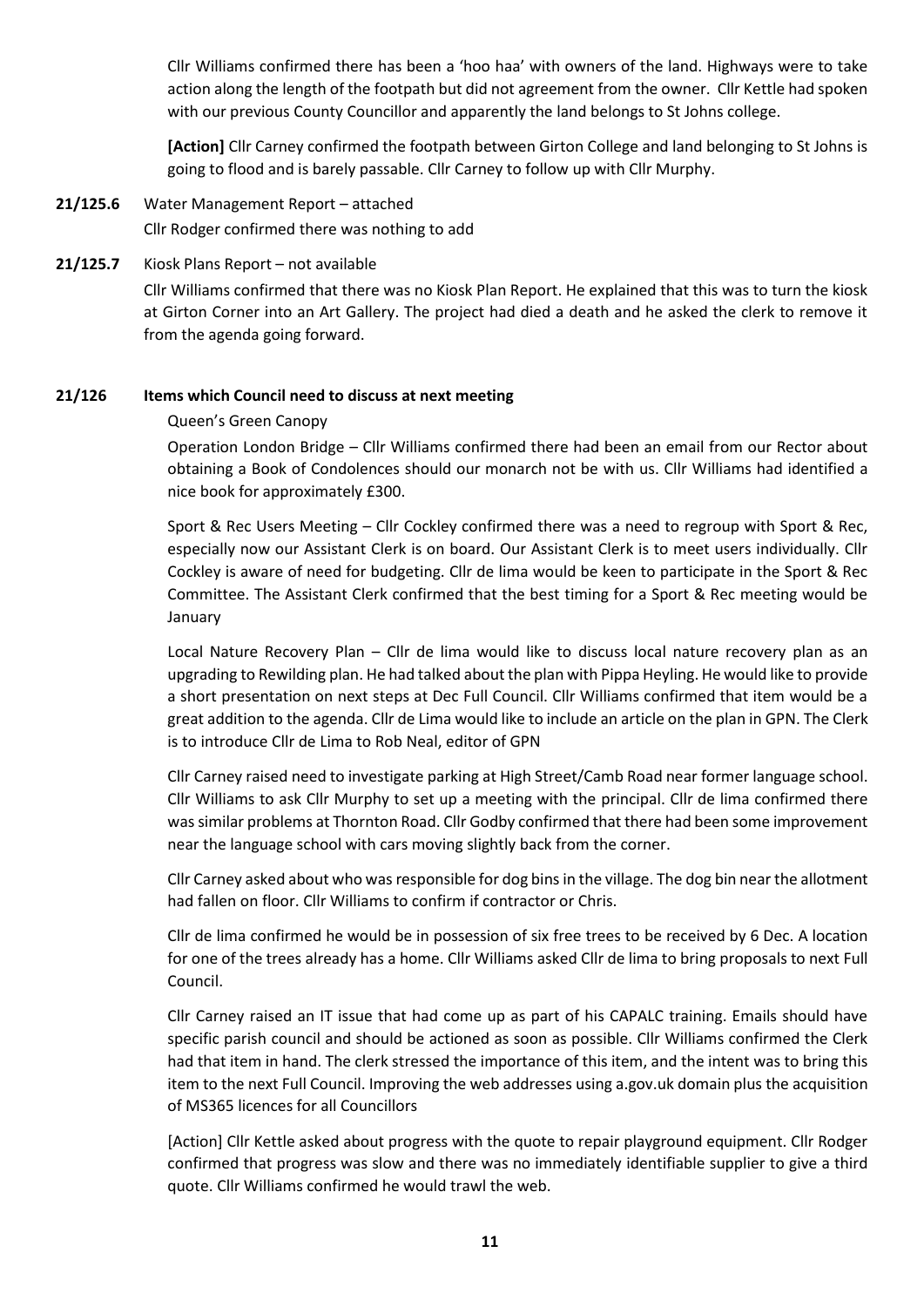[Action] Cllr Williams confirmed there was a need to appoint a successor to George Thorpe. Cllr Williams will put in the Parish News and circulate an email to the Green team.

Cllr Muston confirmed there are large potholes in Thornton Road. Cllr Williams confirmed we should report on County Council website. It is the only way to get them actioned and eventually they should be actioned. The Clerk confirmed there was an initiative with Histon and Impington to obtain electronic data from County to give Parish Councils better oversight of potholes in our villages. Cllr Williams confirmed the County data platform was a bit of a black hole.

**21/127 Date of next meeting(s)**

**Yvonne Murray Girton Parish Clerk 13 th December 2021**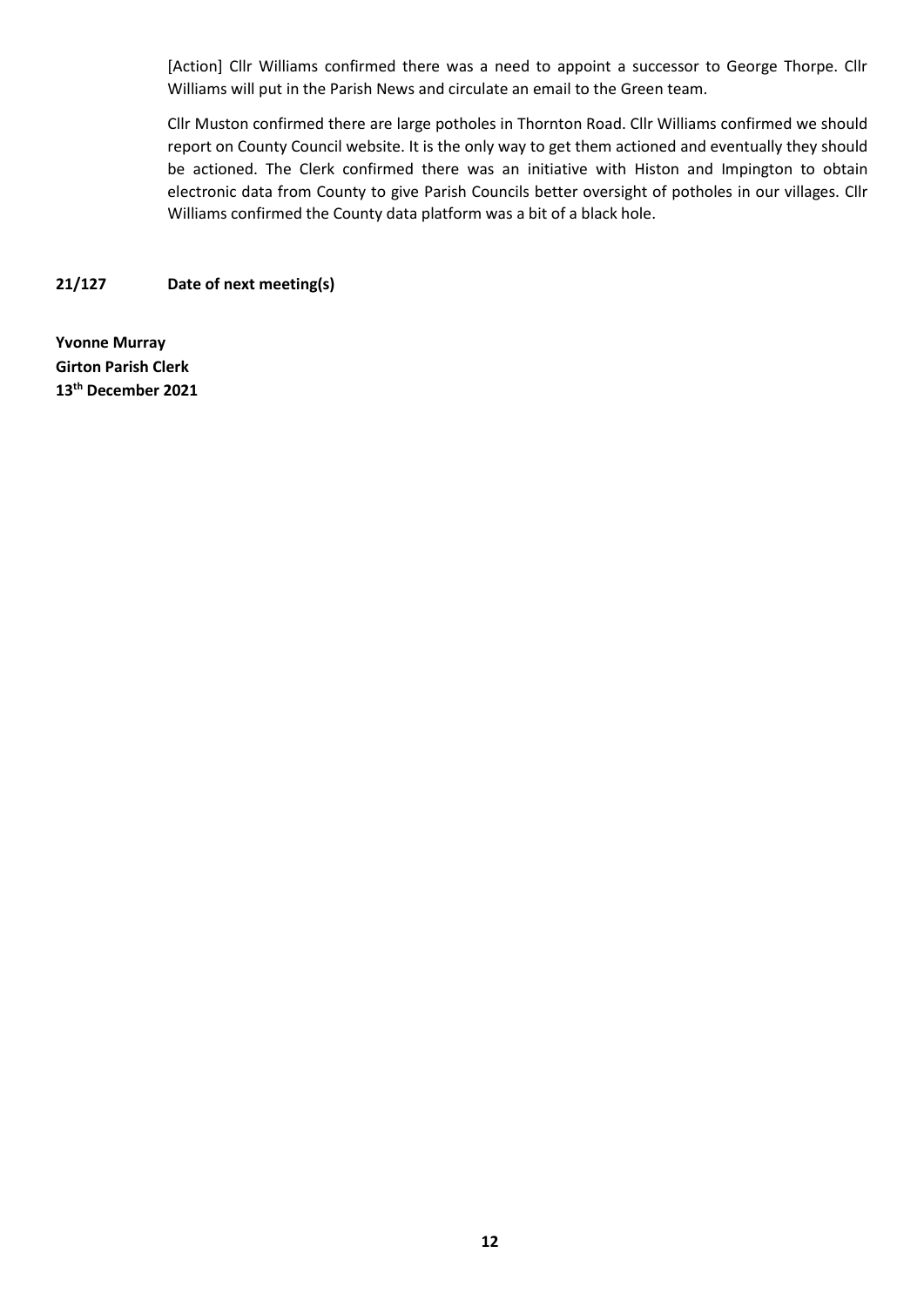# **Girton Parish Council Full Council Tuesday 16th November 2021 at 7pm St Vincents Close, Girton**

# **PUBLIC PARTICIPATION**

#### **Girton Bowls Club**

Four members of Girton Bowls Club (GBC) were in attendance. A copy of a letter from GBC was emailed to Councillors ahead of the meeting. GBC members in attendance: Dave Fryer (Chair), Paul Tippet (Member), Lynn McGill (Secretary) and Roger Webster (Treasurer). Cllr Williams confirmed that 3 minutes was the time available for public input.

Dave Fryer gave a 2-minute introduction confirming GBC was founded in 2014 and the Bowls green was built the same year. There were no toilets at that time, it was understood that toilets would be made available on completion of the building of Girton Community Centre. The Bowls club entered the league in 2015 and a portaloo was hired. Dave Fryer confirmed requests from Girton Bowls club to Girton Town Charity (GTC) to meet with their management company were denied. The toilet requirements from the Bowls club classed them as a 'unique hirer.'

William Collyn Community Centre (WCCC) opened in 2019. To gain any access to WCCC, supervision is always required. Therefore £8.00 per hour is required from Bowls Cub for use of the toilets. All proposals for access by the Bowls club were rejected. GTC suggested that responsibility for GBC access reverted to Girton Parish Council (GPC).

Roger Webster (GBC) confirmed the club were grateful to the GPC for their efforts to support the GBC. Since it was founded in 2014, GBC has gone from strength to strength. They are a vibrant club with a strong committee whose members come from a wide range of age groups. They are ambitious and offer their members benefits including companionship and wellbeing. There is an active youth section in GBC. GBC volunteers are responsible for maintaining the Bowls Green. Roger thanked GPC for the £500 provided for materials.

GBC are often praised for the quality of their Green. However, members and guests are disappointed by lack of toilet facilities. Members have been lost due to the lack of toilets.

Access to WCCC is not always available and when it is available, it is expensive. GBC feel that GTC is unwilling to engage, suggestion for coded box holding key was denied, modification to building was not possible. GBC feel this creates an impossible position where the club is unable to grow.

GBC request support from GPC to help erect new building with toilets and changing room next to Bowls Green. GBC would fund all running costs as they feel WCCC will remain a community building with non-accessible toilets and poor design, and in addition they have poor communication with GTC. GBC request GPC give full support for new building to help attract new members, improve health and wellbeing of more residents. Can GPC assist with a way forward?

Cllr Williams spoke about background of the Bowls issue. He confirmed the GPC is sympathetic to GBC situation and wonders if GTC can come to some compromise to allow access toilets and changing rooms?

Cllr Williams confirmed that at the last approach from the GBC, GPC had confirmed they would need to see a Financial Business case that included funding and minimum costs of the new building suggested by the GBC. He reiterated that to move forward with provision of any facilities for the Club, minimum costs would need to be confirmed.

Roger confirmed WCCC require £9K per year for use of toilets, GPC support was needed for these facilities.

# **[ACTION 1] GBC confirmed they would take time to cost required facilities. Cllr Williams confirmed he would need to see difference between funding of new building and costs to access WCCC.**

GBC asked whether GPC recognizes there was a breakdown between GPC and GTC on the design of the building. Cllr Williams had sent letter to confirm [HW please send letter to clerk]. Cllr Williams had been unable to find any further letters until the one that included a copy of the final plans.

GBC confirmed they felt that GTC had shut down all communications with them and that a growing club providing a facility for the village was being rejected by them.

Cllr Williams asked if there was their space for a building? GBC confirmed there was space.

GBC confirmed they had difficulty even finding a hall and their original ambitions for a facility had now been cut down to the bare minimum. The confirmed that without the expectations of the facilities for the WCCC, the building of the Bowls Green may have been rejected.

GBC request for an additional toilet building attached to WCCC, which would be sensible due to the services in place had been blocked and they are now faced with standalone Toilet/Changing facility for the bowls area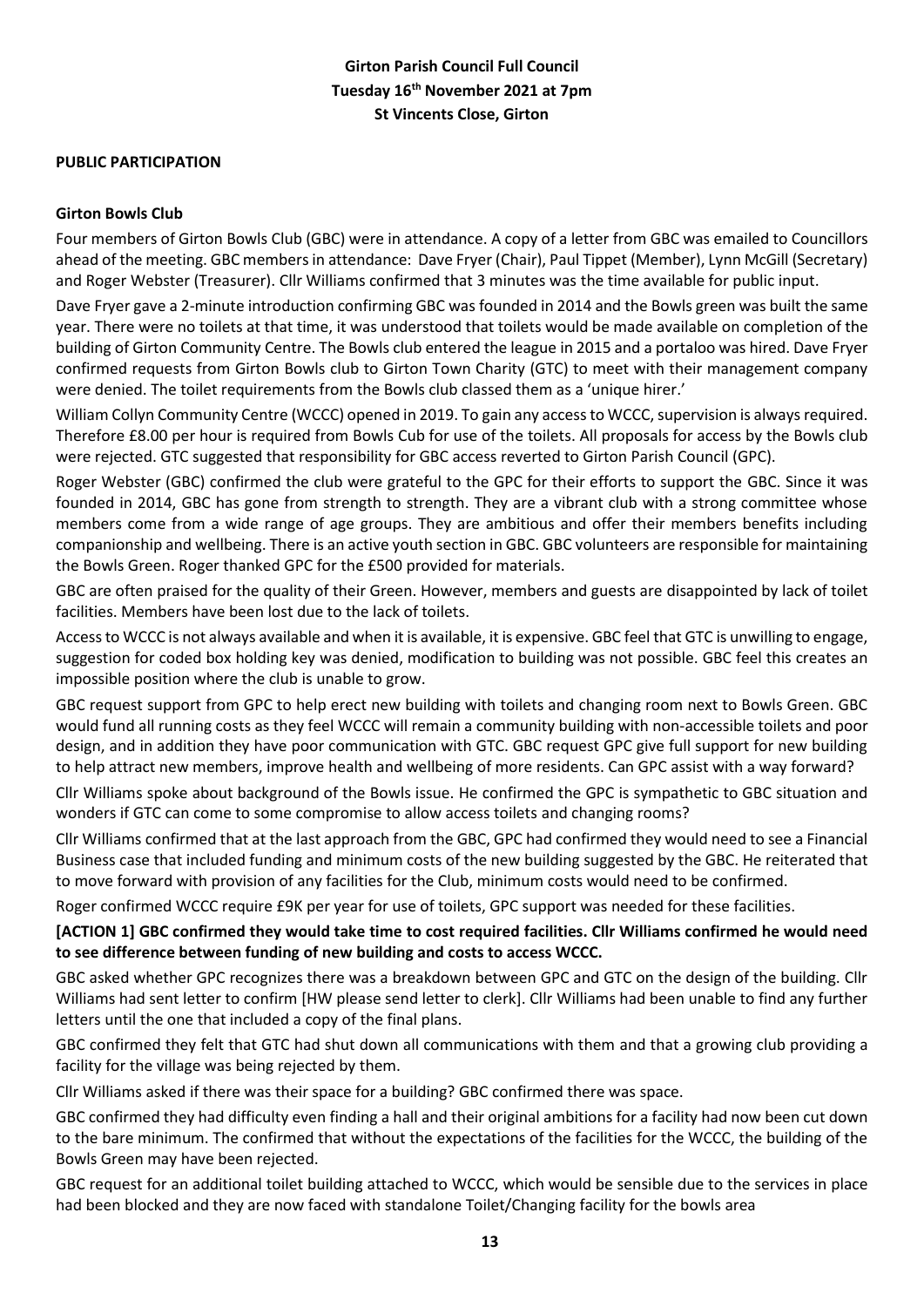**[ACTION 1] Cllr Williams confirmed the minimum cost for the proposed GBC was required by GPC. Dave Fryer confirmed it would be very much an estimate. Cllr Williams confirmed an estimate would be fine and on receipt GPC would take the information to GTC.**

**[ACTION 2] Cllr Muston asked if there had been a case when GTC, GPC and GBC had all got together to discuss as otherwise it becomes a 'He said/She said' situation. Cllr Muston would welcome a joint meeting with all three parties. Dave Fryer confirmed the Bowls Club totally agree. Cllr Muston confirmed she was unaware of history, and history often gets in the way of current discussions. People are not listening to each other. Cllr Muston confirmed her agreement with Cllr Williams and her main thought is that dialogue is required with all three parties and arbitrator if needed. It is only fair to everyone to meet.** 

Cllr de lacey confirmed that the 15 minutes for Public Participation was nearly at an end. Also, Q&A with Councillors from discussions raised by the Public is not allowed. Cllr de lima confirmed with the estimated cost then GBC could go to charities or other sponsors for support.

# **Oakington Bridge Scheme**

Victoria Brown, a resident on Oakington Road attended Girton Full Council to talk about the Oakington Road bridge proposal. Victoria confirmed she would aim to be quick given time constraints. She confirmed that whilst residents welcomed action to improve the bridge none of them wanted a single pinch point for traffic at the bridge. Whilst it may reduce traffic flow through village, traffic would back up down their road. There is a bus stop just five cars back from where pinch point is to be sited. For Victoria personally who owns horses there is a bridleway twenty metres away. At the pinch point horses will have to wait. Buses coming out of village will probably put air brakes on, which will frighten horse, creating danger for horse, rider, and traffic. Idiots driving on bridge as single lane will likely create further problems

Victoria confirmed that residents were hurt that no one had come and consulted with them They had also been unaware of the Cycle path construction. The first thing they knew when Highways arrive to carry out the work. Cllr Murphy's suggestion of repairs to the paraphet were an expensive answer to nothing.

Cllr Williams confirmed he was upset people were confusing two different matters to do with Cycling and Safety. The new Cycle path made scheme would make cycling safer as it was hazardous

The Cycle path now in place improved safety as previously it had been hazardous, therefore Highways decided to implement the new path with money from Northstowe. No one was consulted. Cllr Williams confirmed Oakington Bridge has no width to ride bicycle.

Victoria confirmed it is interesting that no one is taking account of how residents feel. Residents' comments on the Girton Parish News (GPN) article are that it is a little vague. GPC asked us as valued members of the village, it now hurts that we are not being heard. Victoria had spoken to elderly residents with no WIFI, and they were not aware of the potential scheme. As a younger resident who is forthright, she has communicated people on the street to ask for their feedback to bring it to the attention of GPC.

Victoria agreed with some comments from GPC however, they do not feel for a length of 10/15 metres the plan is appropriate. How many cyclists have crashed on Oakington Bridge, as a resident Victoria was not aware of any accidents of this type?

Cllr Williams asked to be taken back 20 years, traffic problems did not occur. Victoria responded that you do not get traffic or problems. Oakington is problem due to traffic lights. In her road she has a bus stop, just five cars away. When the cycle path was being built there were physical fights to get past. If you add in animals, you are entertaining a situation that happened 17 years ago when car crash happened.

Victoria asked GPC to consider alternatives and not to present the existing scheme as a fait au complet.

Cllr Williams asked Victoria if she and the residents had ideas. Victoria responded - Speed bumps. Speed reduction? Cllr Williams confirmed the Parish Council had tried to get speed limit from 40 to 30 but was always rebuffed. He hoped that would be reconsidered.

Victoria confirmed that was Fantastic News! Congratulations – so why the implementation of a traffic pinch point, which will affect your residents' lives. Can you show me the record of issues? Cllr Williams confirmed he knew of several cycling accidents where cyclists had collided with walkers. Victoria asked about accidents between horses and cars that do not give way. There is one per day through the country.

Victoria confirmed she was imploring Girton Parish Council to think about alternatives and to come back to her and the residents.